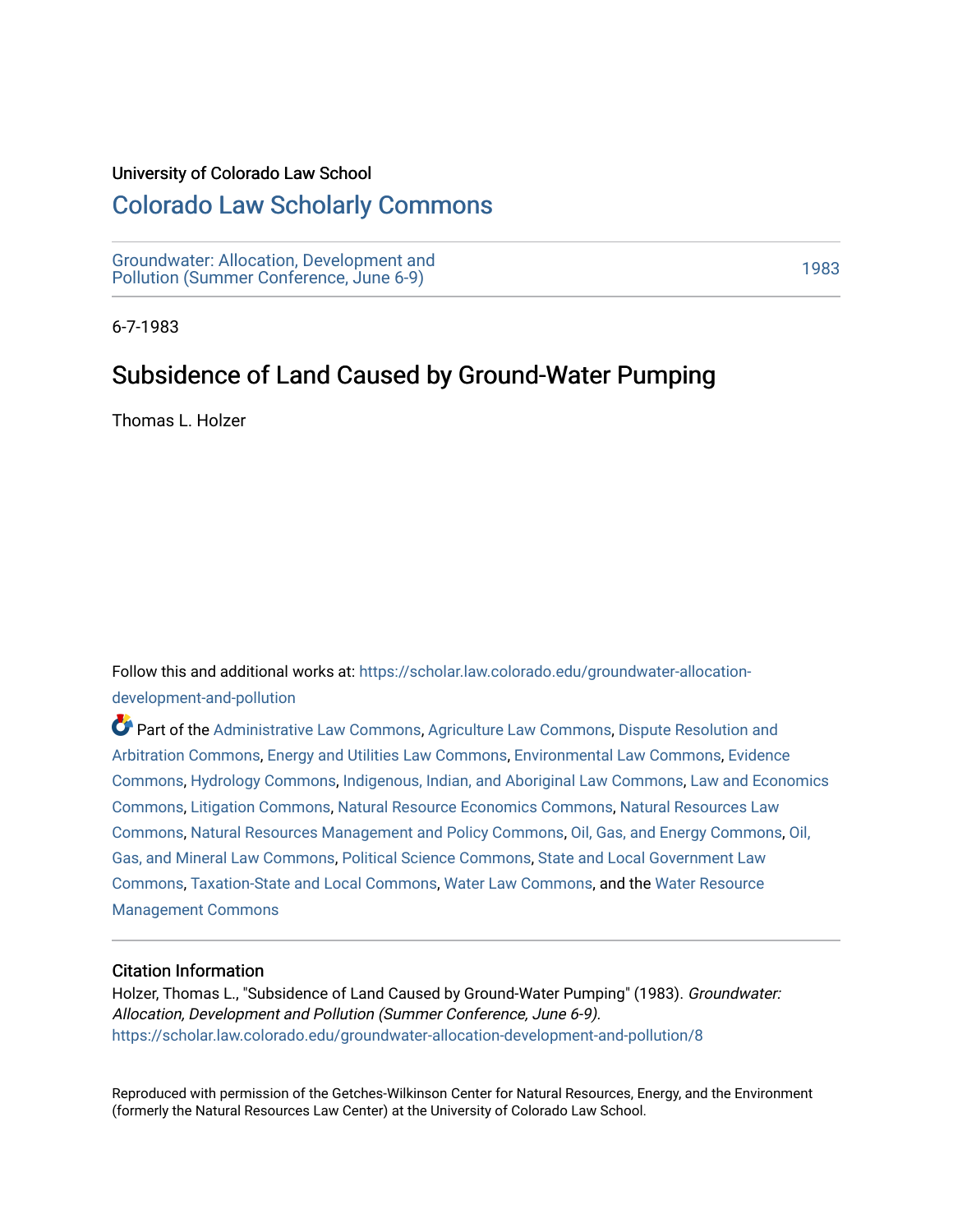

Thomas L. Holzer, *Subsidence of Land Caused by Ground-Water Pumping*, *in* GROUNDWATER: ALLOCATION, DEVELOPMENT AND POLLUTION (Natural Res. Law Ctr., Univ. of Colo. Sch. of Law 1983).

Reproduced with permission of the Getches-Wilkinson Center for Natural Resources, Energy, and the Environment (formerly the Natural Resources Law Center) at the University of Colorado Law School.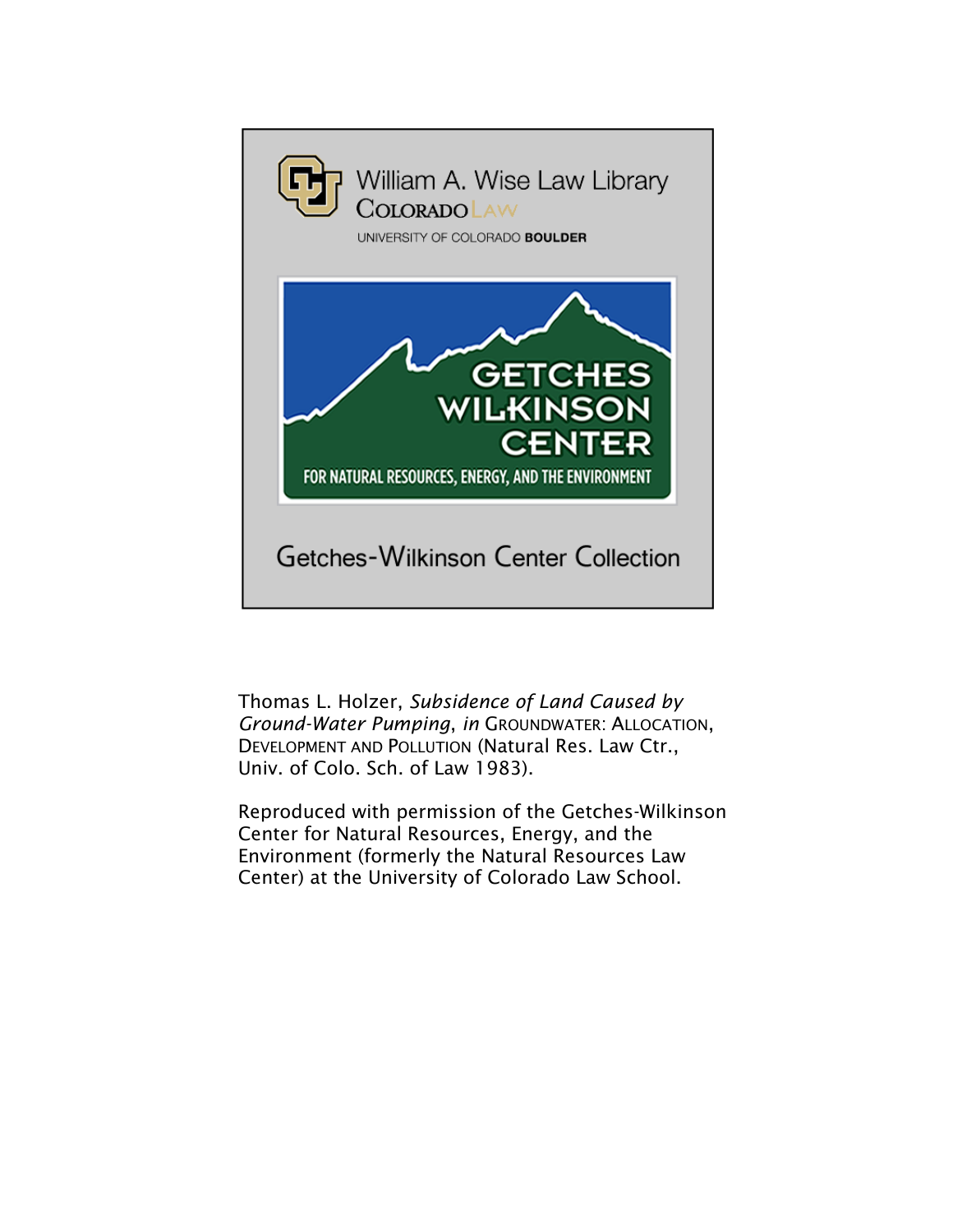## SUBSIDENCE OF LAND CAUSED BY GROUND-WATER PUMPING

 $\mathcal{A}$ 

BY

#### Thomas L. Holzer

## DEPUTY ASSISTANT DIRECTOR FOR RESEARCH U. S. GEOLOGICAL SURVEY 104 NATIONAL CENTER RESTON, VIRGINIA 22092

GROUND WATER: ALLOCATION, DEVELOPMENT, AND POLLUTION

a short course sponsored by the

Natural Resources Law Center

University of Colorado School of Law

June 6-9, 1983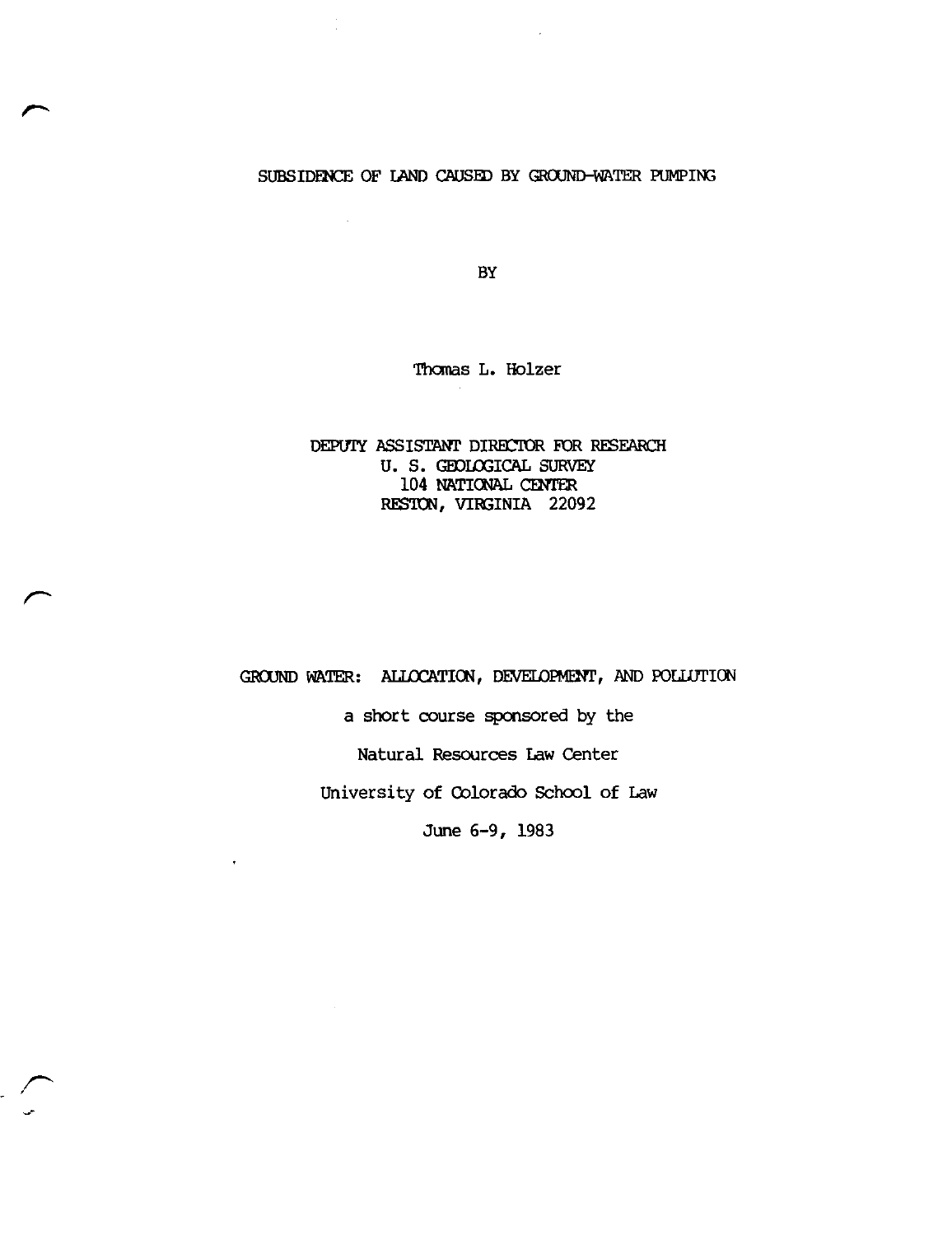

Ξ.

 $\label{eq:2.1} \frac{1}{\sqrt{2}}\left(\frac{1}{\sqrt{2}}\right)^{2} \left(\frac{1}{\sqrt{2}}\right)^{2} \left(\frac{1}{\sqrt{2}}\right)^{2} \left(\frac{1}{\sqrt{2}}\right)^{2} \left(\frac{1}{\sqrt{2}}\right)^{2} \left(\frac{1}{\sqrt{2}}\right)^{2} \left(\frac{1}{\sqrt{2}}\right)^{2} \left(\frac{1}{\sqrt{2}}\right)^{2} \left(\frac{1}{\sqrt{2}}\right)^{2} \left(\frac{1}{\sqrt{2}}\right)^{2} \left(\frac{1}{\sqrt{2}}\right)^{2} \left(\$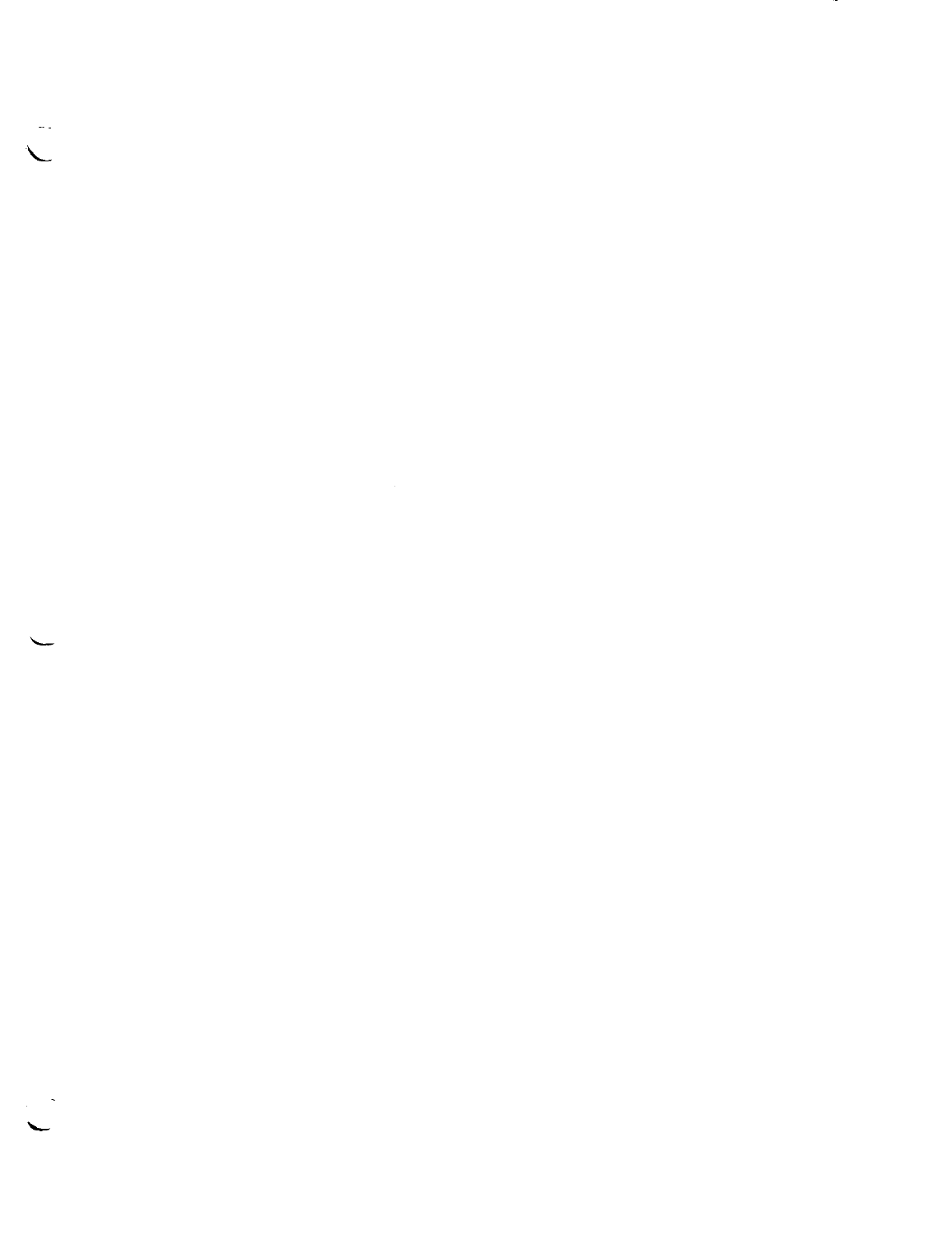#### I. Introduction

A. Summary

Land subsidence is loss of elevation of the land surface. Although it can be caused by a variety of maninduced processes, the most areally extensive land subsidence in the United States has been caused by ground-water pumping from unconsolidated aquifer systems. Such pumping has caused a cumulative area of more than  $22,000$  km<sup>2</sup> (8500  $m<sup>2</sup>$ , an area approximately the size of the State of New Jersey, to subside more than 30 cm (1 ft). The maximum subsidence exceeds 8.8 m (29 ft) which was observed in the San Joaquin Valley, California, from 1926 to 1972. Although effects from subsidence are most dramatic in coastal areas subject to flooding upon loss of elevation, regional differential subsidence has had a costly impact on the design and operation of canals and aqueducts in the western United States. In addition, rupture or failure of the

-1-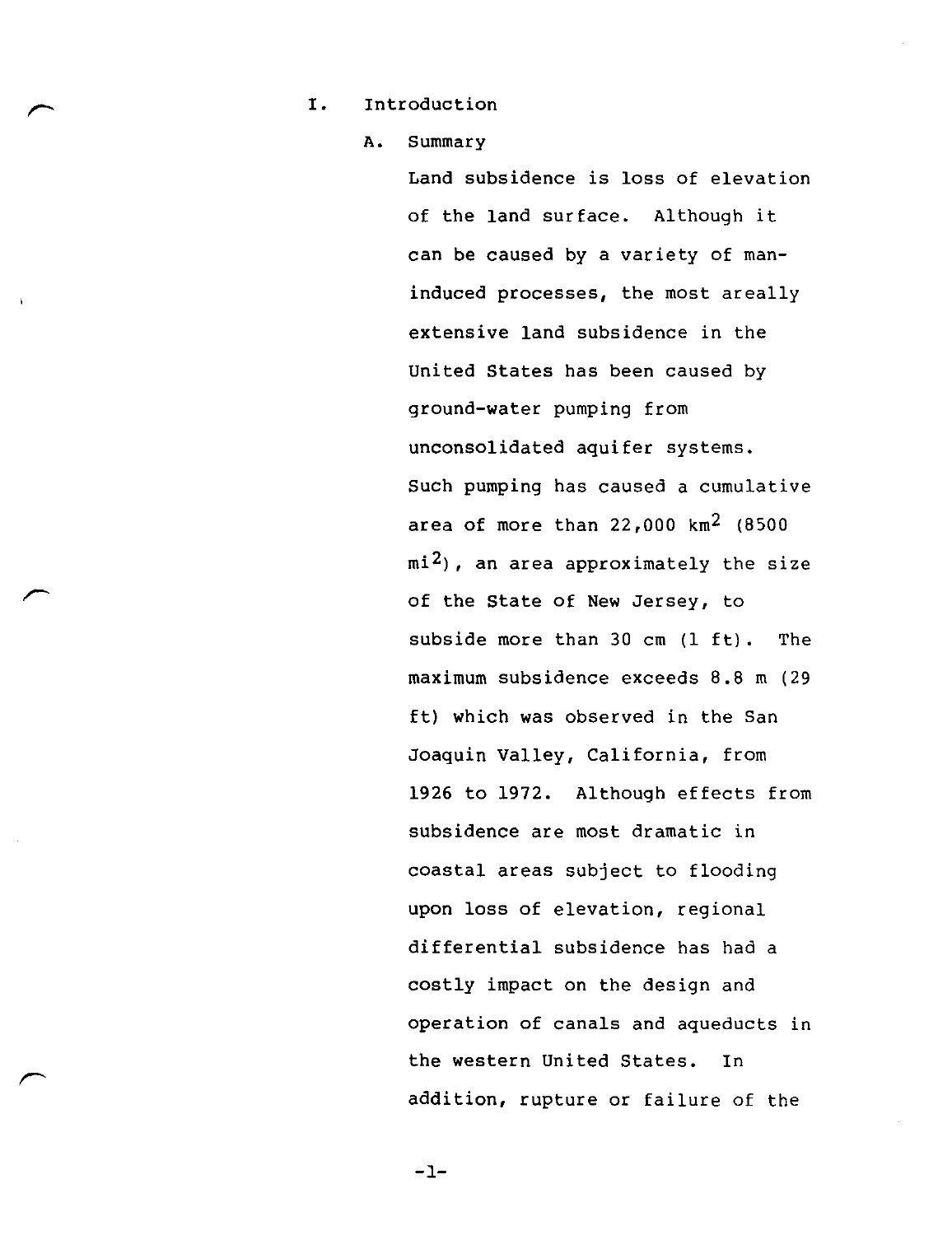ground, which accompanies land subsidence, has damaged many engineered structures and poses limitations to land use in subsiding areas.

- B. Selected References
	- 1. Poland, J. F., and Davis, G. H., 1969, Land subsidence due to withdrawal of fluids in Varnes, D. V., and Kiersch, G., eds. Reviews in Engineering Geology, v. 2, Geological Society of America, pp. 187-269--This article describes the occurrence of subsidence on a world-wide basis and reviews the mechanism of subsidence.
	- 2. Helm, D. C., 1976, Onedimensional simulation of aquifer system compaction near Pixley, California, 2. Stressdependent parameters: Water Resources Research, v. 12, no. 3, pp. 375-391--This technical article describes and illustrates the precision of the

-2-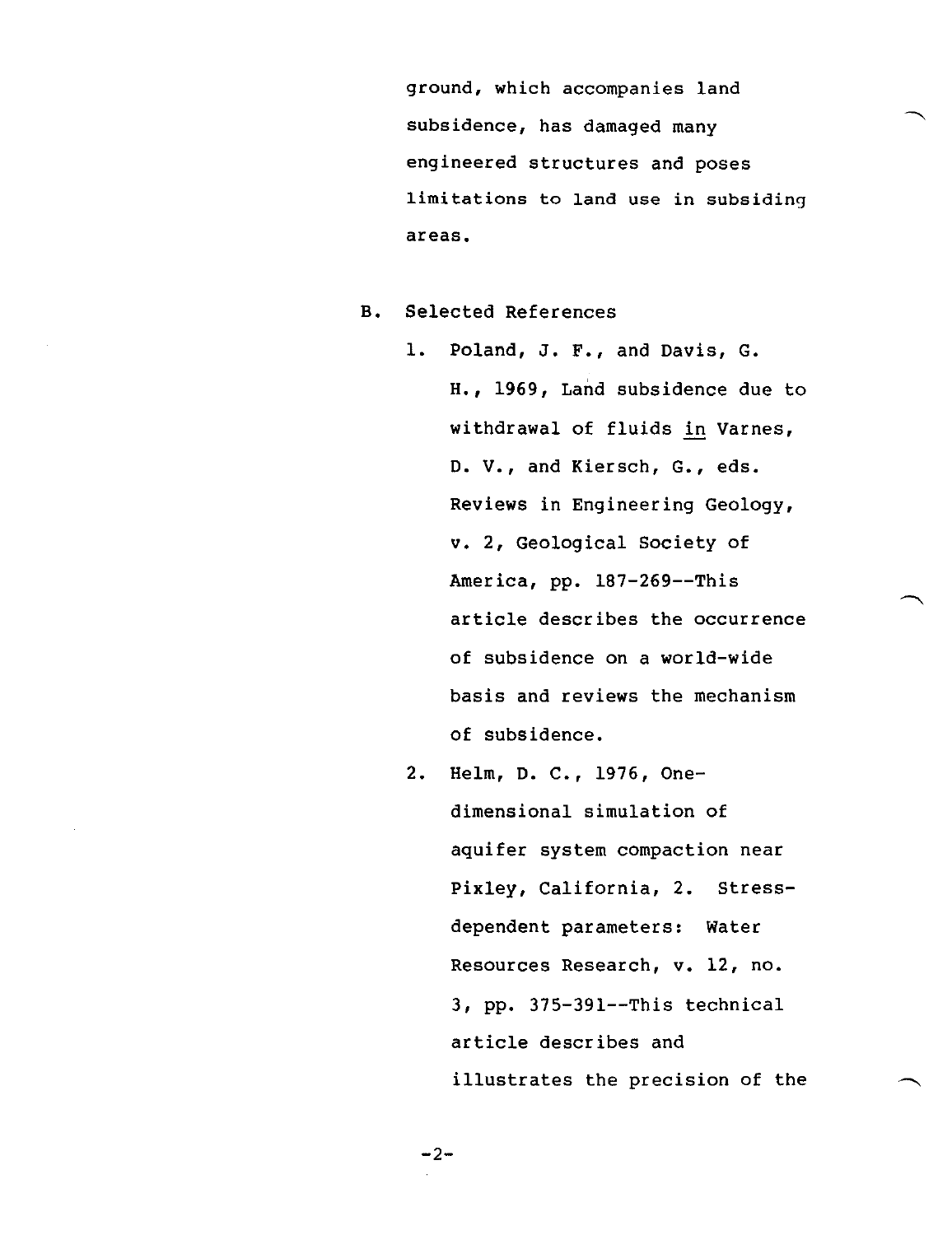best of the computer models available for predicting land subsidence.

- 3. Holzer, T. L., 1981, Preconsolidation stress of aquifer systems in areas of induced land subsidence: Water Resources Research, v. 17, no. 3, p. 693-704--This technical article documents how subsidence in many areas of the United States was small until water levels declined past a threshold value ranging from 16 to 63 m (52 to 207 ft).
- 4. Holzer, T. L., 1977, Ground failure in areas of subsidence due to ground-water decline in the United States in International Land Subsidence Symposium, 2nd, Anaheim, 1976, Proceedings: International Association of Scientific Hydrology, Publication No. 121, pp. 423-433--This article summarizes and describes the occurrence of ground failure

-3-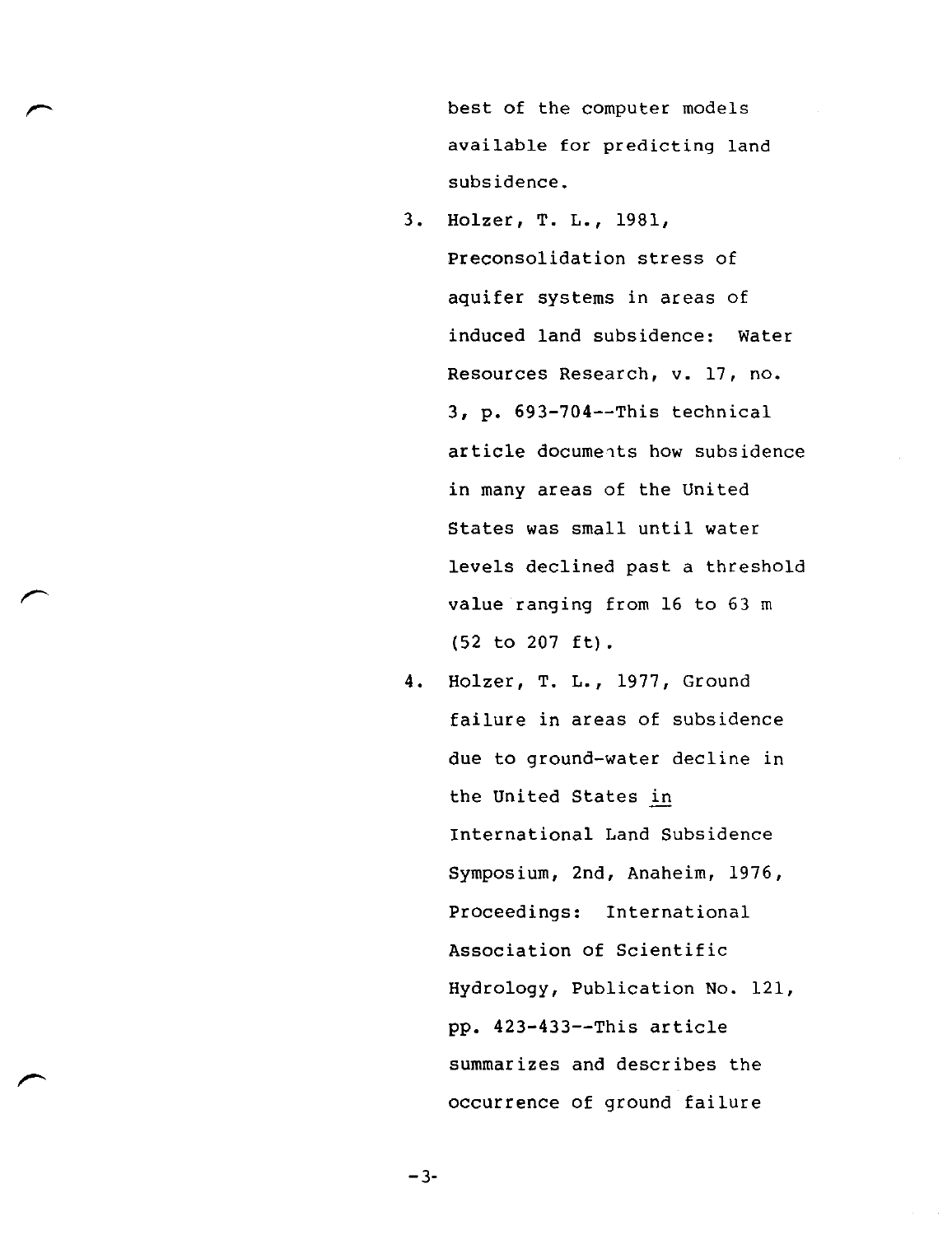associated with land subsidence in the United States.

- 5. Holzer, T. L., 1979, Elastic expansion of the lithosphere caused by ground-water depletion: Journal of Geophysical Research, v. 84, no. B9, pp. 4689-4698--This article examines the potential for deep-seated crustal movements caused by ground-water mining.
- 6. Brah, W. J., and Jones, L. L., 1978, Institutional arrangements for effective ground-water management to halt land subsidence: Texas Water Resources Institute Technical Report No. 95, Texas A & M, 194 p.--This report evaluates the alternative arrangements of legal, economic, and political institutions that were considered in order to arrest subsidence in the Houston-Galveston, Texas, area where subsidence of the coastal area

 $-4-$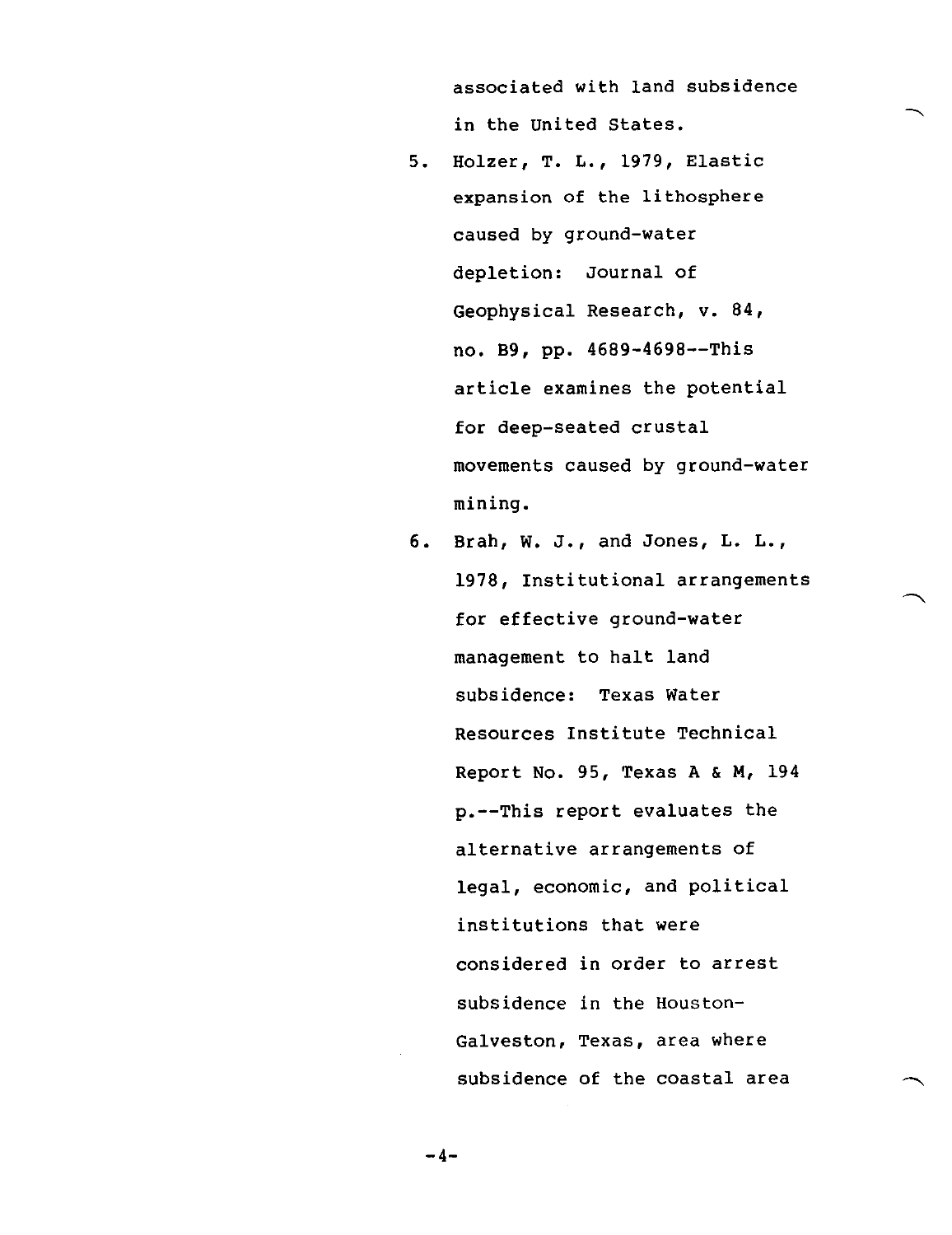was costing approximately \$31.7 million per year by the 1970's.

- 7. Gabrysch, R. K., 1983, The impact of land-surface subsidence: Impact of Science on Society, v. 1, no. 1, p. 117-123 (Published by UNESCO)--A nontechnical summary of how the Houston-Galveston, Texas, area has dealt with its subsidence problem.
- 8. Lucas, C. V., and James, L. B., 1977, Land subsidence and the California State Water Project in International Land Subsidence Symposium, 2nd, Anaheim, 1976, Proceedings: International Association of Scientific Hydrology, Publication No. 121, pp. 533-543--This nontechnical article describes the effect of land subsidence on the design of the California Aqueduct.
- 9. Poland, J. F., Lofgren, B. E., and Riley, F. S., 1972, Glossary of selected terms useful in studies of the mechanics of

 $-5-$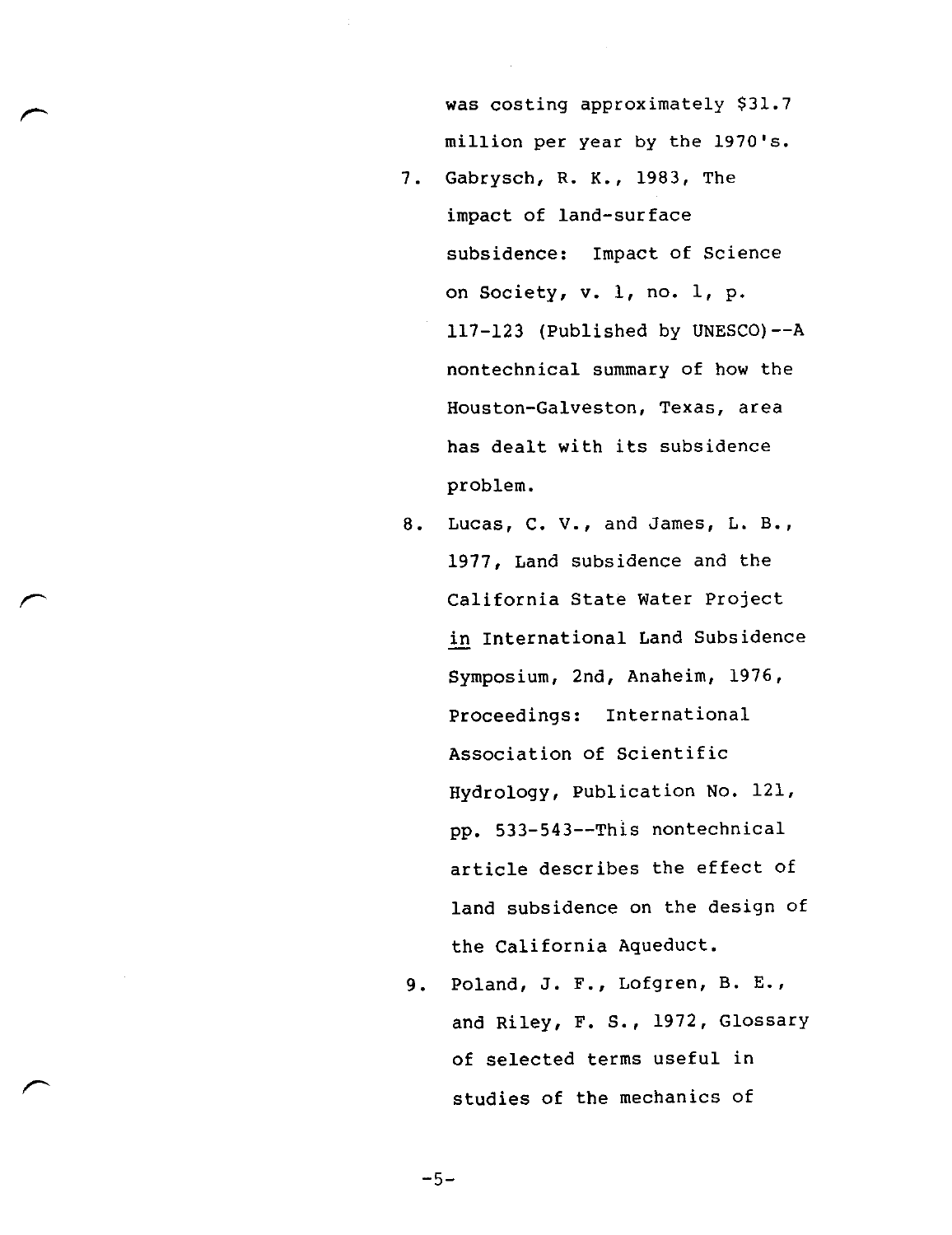aquifer systems and land subsidence due to fluid withdrawal: U. S. Geological Survey water Supply Paper 2025, 9 p.--A well-written glossary of subsidence terms.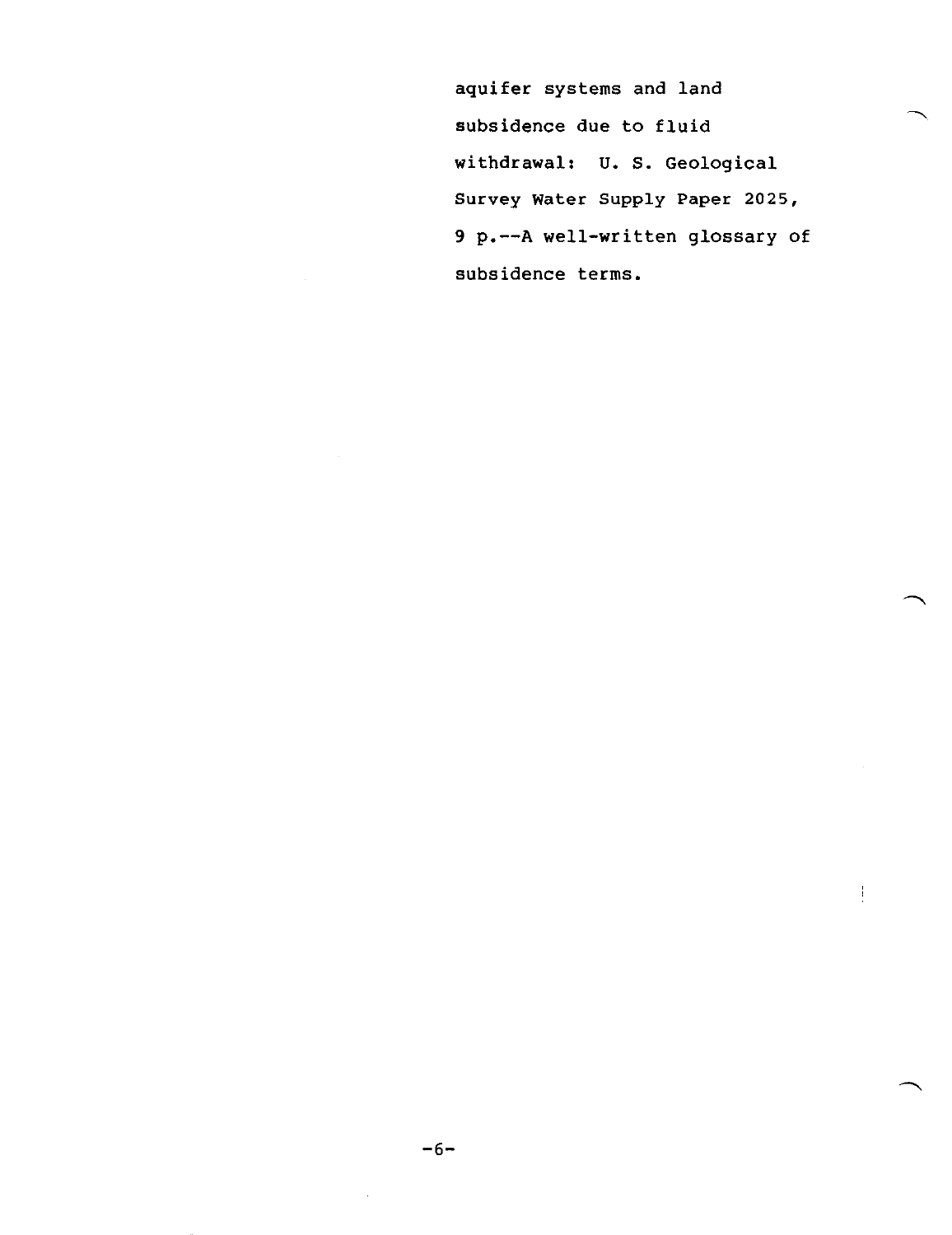### II. Cause of Land Subsidence



# A. Idealized Aquifer System

1. Subsidence-prone areas are underlain by unconsolidated (nonlithified) sediments that consist of alternating layers of sand, silt, and clay. These layers make up an aquifer

## system.

a. When the water at the top of an aquifer system is at atmospheric pressure, the aquifer system is

# unconfined.

b. When the water at the top of an aquifer system is under pressure greater than atmospheric pressure, the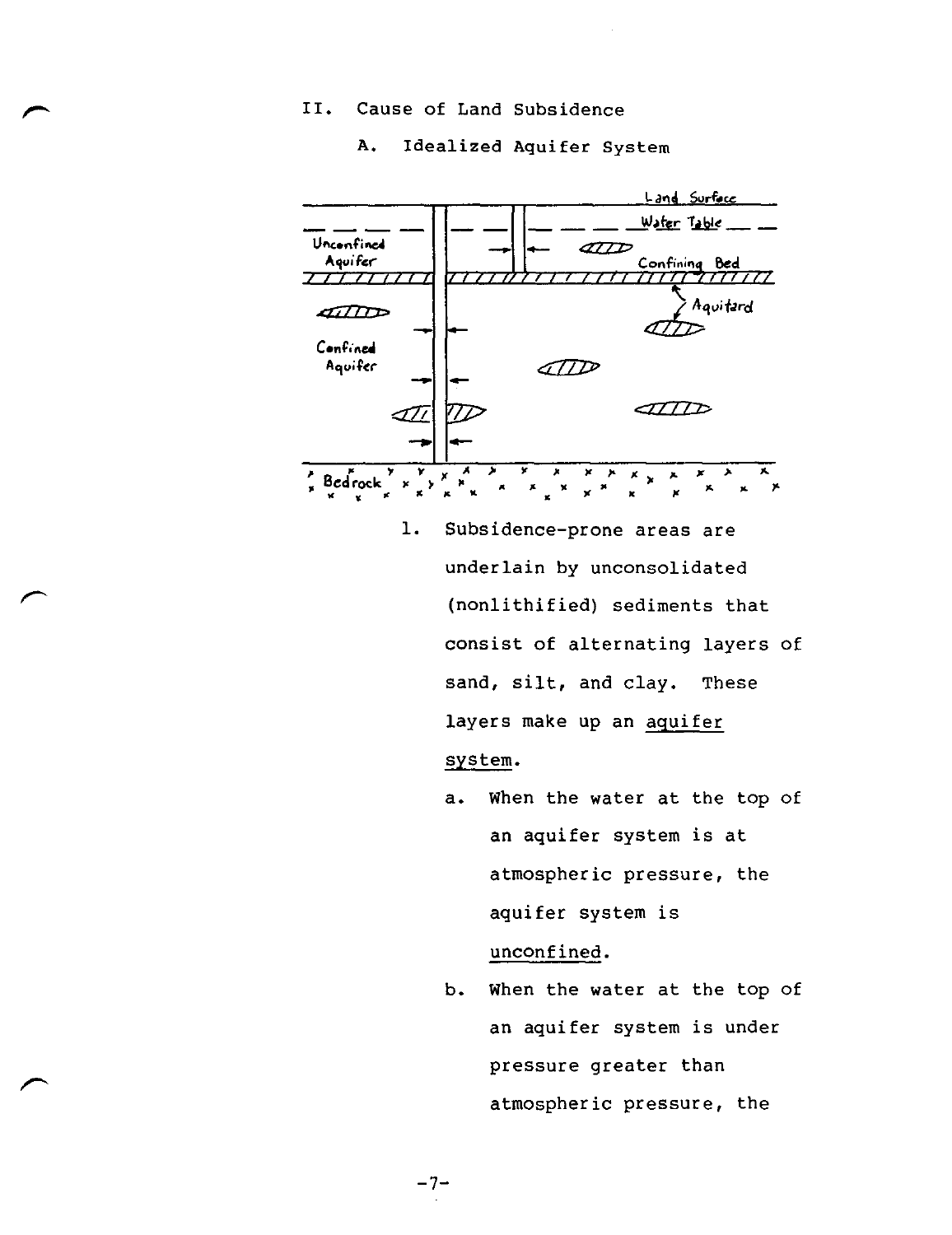aquifer system is confined.

- 2. When ground water is pumped from an aquifer system, water flows laterally in the sand layers to the pumping wells.
- 3. Clay and silt layers do not readily transmit water and hence behave as barriers to rapid movement of ground. Given sufficient time, sometimes measured in years or decades, significant quantities of water may drain from these clay and silt layers into the sand beds and flow to the pumping wells.
	- a. Clay and silt beds are called aquitards.
	- b. Laterally extensive aquitards that are particularly slow in transmitting water form confining beds. These beds compartmentalize aquifers so that pumping from one aquifer may have negligible effects on vertically adjacent aquifers.

 $-8-$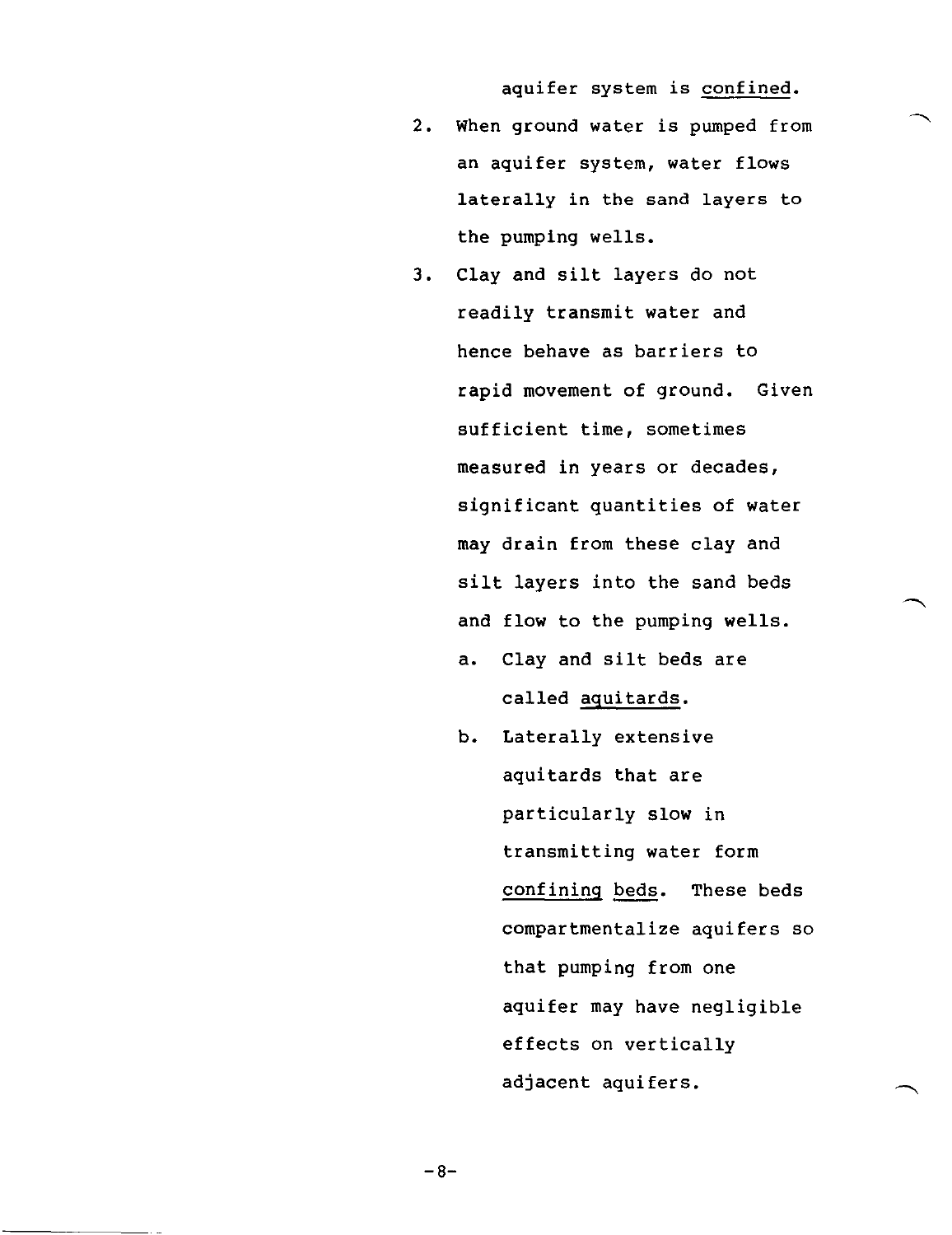- r and the subsidence Mechanism<br>
R. Subsidence Mechanism
	- 1. When water levels are lowered by ground-water pumping, the water pressure decreases in the pores of the sediments from which the ground water is withdrawn. Because the water pressure in the pores helps support the weight of overlying sediments, the decrease of pore pressure causes more of the weight of the overlying sediments to be transferred to the intergranular skeleton of the sediments.
	- 2. Clay and silt beds, that is, aquitards, in aquifer systems commonly are very compressible and will compact (decrease of pore volume) when the weight of the overlying sediments is transferred to the intergranular skeletons. a. Compaction is essentially

irreversible. Water-

-9-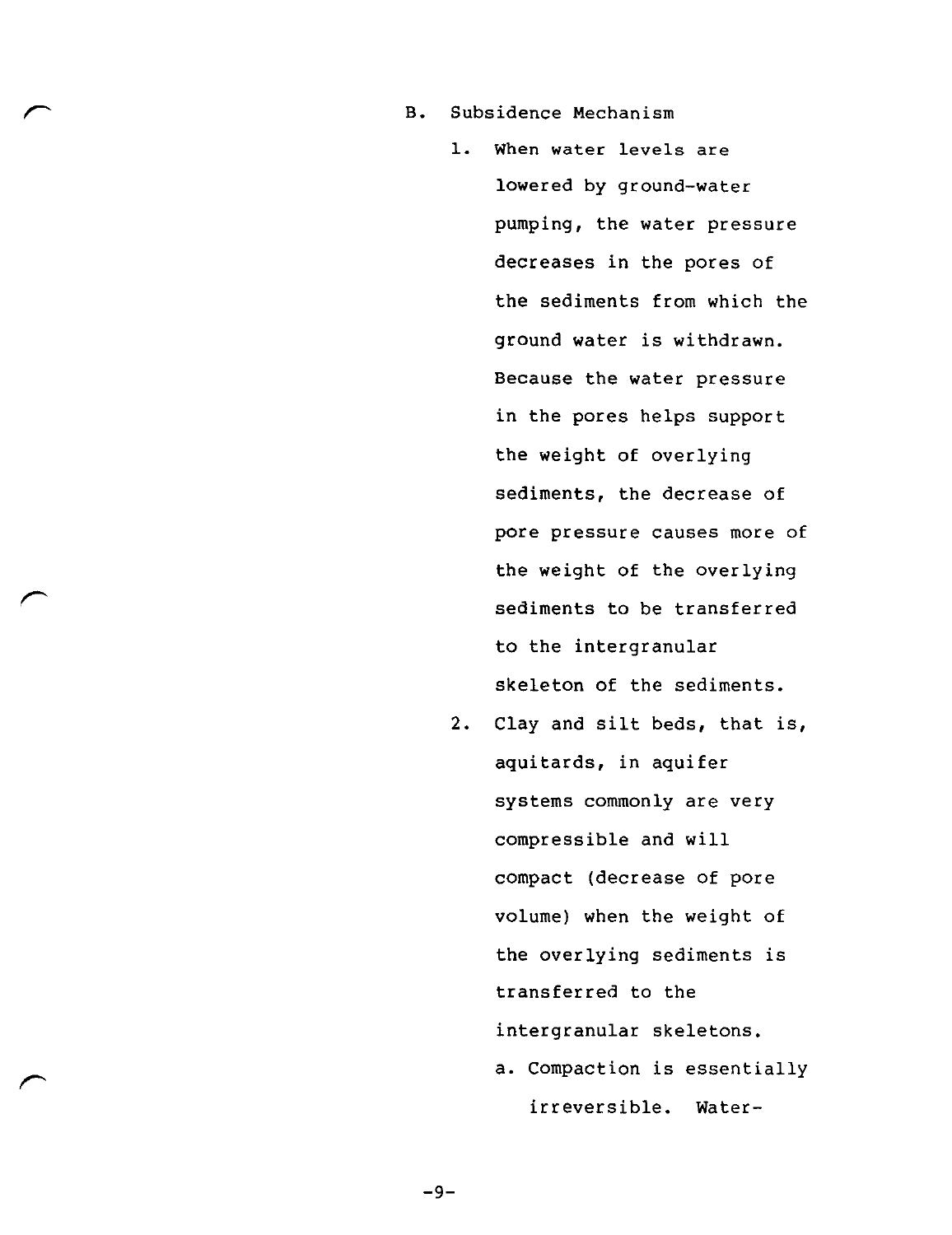level recoveries will not cause the clay and silt beds to expand to their original thickness.

- b. Compaction may lag years behind water-level declines measured in sand beds because it may take years for water to drain out of aquitards.
- 3. As an aquitard compacts, the sediment and land surface above the aquitard move vertically downward. The land subsidence equals the amount of compaction because the lateral extent of aquitards typically is much greater than their depth.
- 4. Confined aquifers compact more than unconfined aquifers given equal declines of water level.

## III. Subsidence Areas

A. Subsidence Areas in the United States

-10-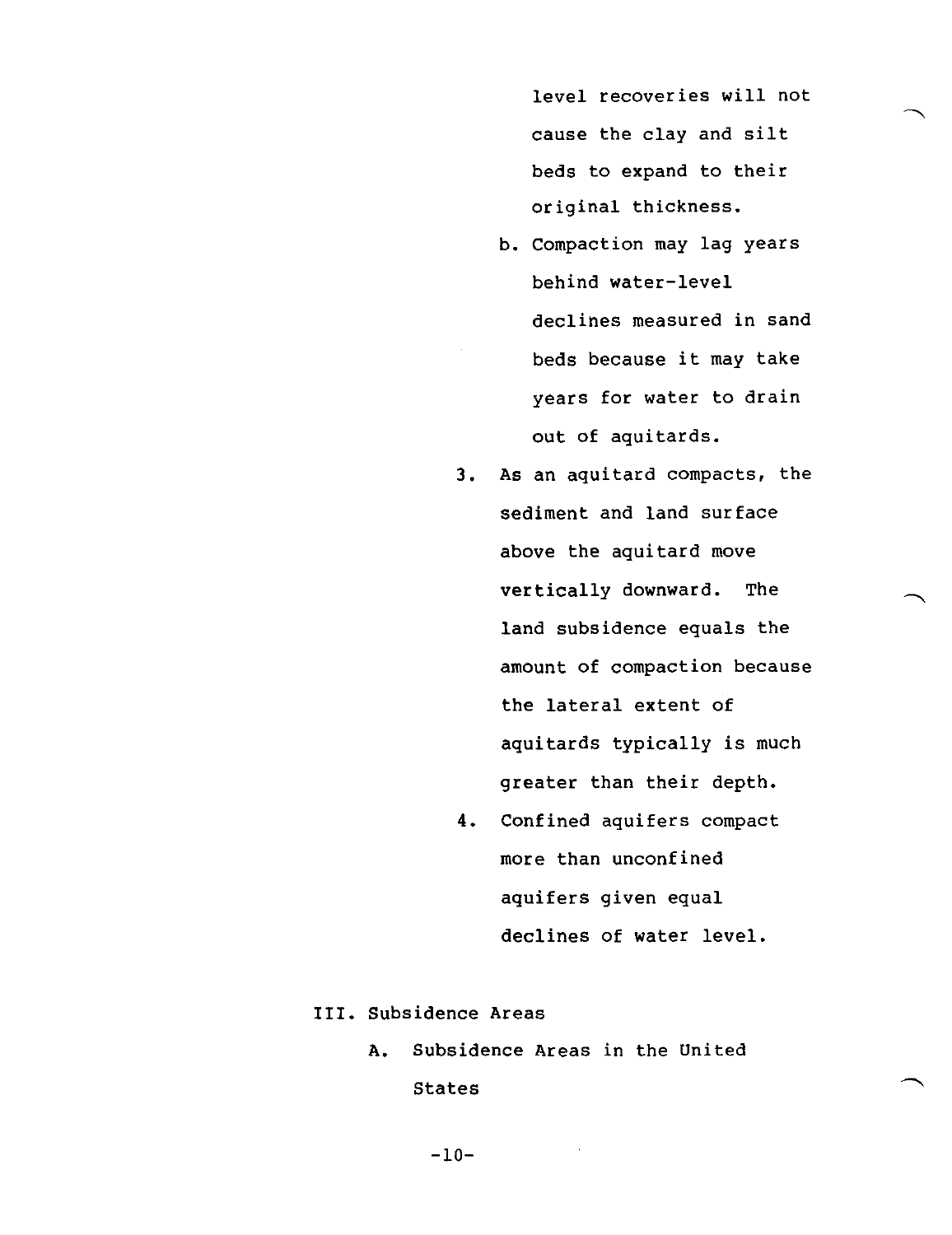- 1. More than 15 areas in the United States have subsided because of ground-water withdrawal. Most of these areas occur in the Gulf Coast and in valleys in the western United States.
- 2. Affected areas vary greatly in size ranging approximately from 100 to 10,000 km2 (40 to 4,000  $mi<sup>2</sup>$ . The three largest areas of land subsidence are the Houston-Galveston, Texas, area, the San Joaquin Valley, California, and south-central Arizona.
- 3. Land subsidence affects both rural and urban areas.
- B. Characteristics of Subsidence Areas
	- 1. Subsidence-prone areas in general are topographically flat and are underlain by thick geologically youthful sediments (less than 5 million years old) that were deposited by a variety of geologic agents including streams, lakes, and oceans.
	- 2. Deposits beneath areas prone to

 $-11-$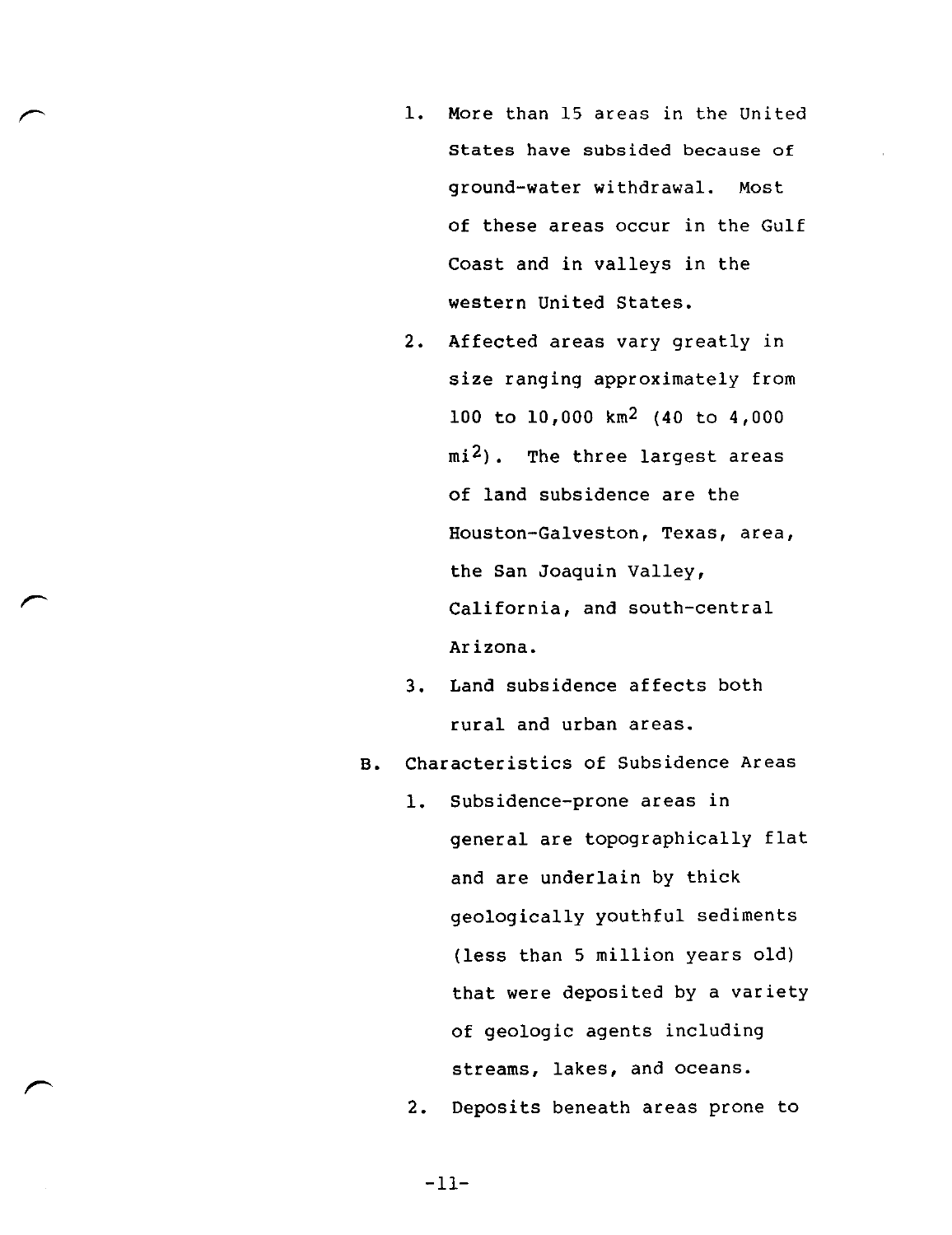subsidence are those that have significant quantities of clays and silts and have had relatively simple geologic histories.

- IV. Subsidence Detection
	- 1. Subsidence usually is first detected on the basis of resurveys of preexisting networks of bench mark in an area and before it is of practical consequence.
		- a. Survey techniques and equipment are required that are more precise than those used for common land surveys.
		- b. Such precise surveys are routinely performed by government agencies either to establish or maintain geodetic control networks for construction purposes. Coverage of the subsidence area, however, usually is incomplete.
		- c. Costs of these precise geodetic surveys range from \$125 to \$570 per kilometer (\$201 to \$917

-12-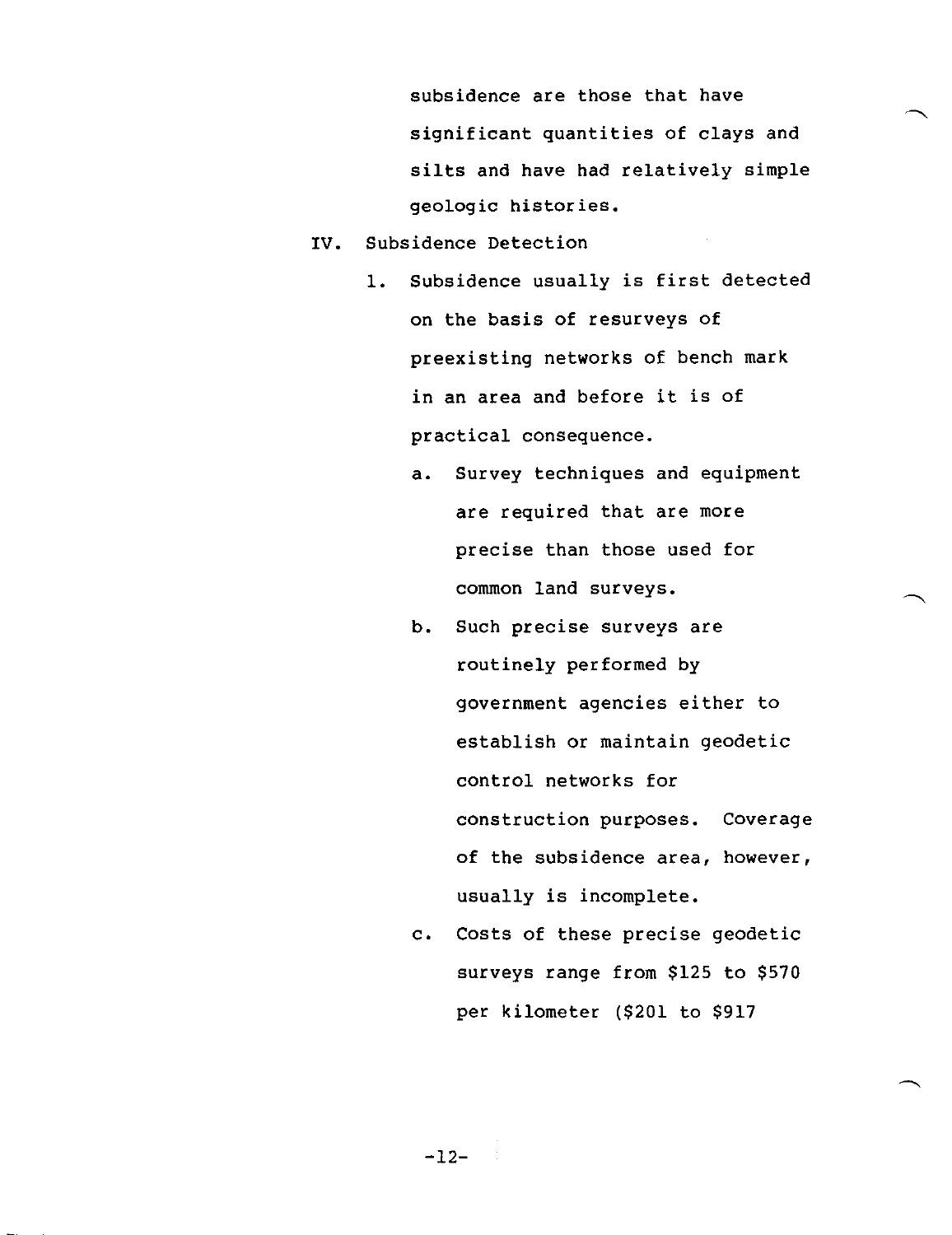per mile) depending on the desired precision.

- 2. Subsidence also can be detected by specially instrumented wells, called borehole extensometers, which measure the compaction within the aquifer system.
- 3. Practical effects from changes in slope of the land surface from differential subsidence may become apparent when the magnitude of subsidence becomes large enough.

### V. Effects

- A. Loss of Surface Elevation
	- 1. Lowering of the land surface is of greatest concern near bodies of surface water, particularly oceans and lakes, because of the potential for inundation and the increased hazard from tidal flooding.
		- a. Damages and loss of property values associated with such flooding in the Houston-Galveston, Texas, area from 1969 to 1974 are estimated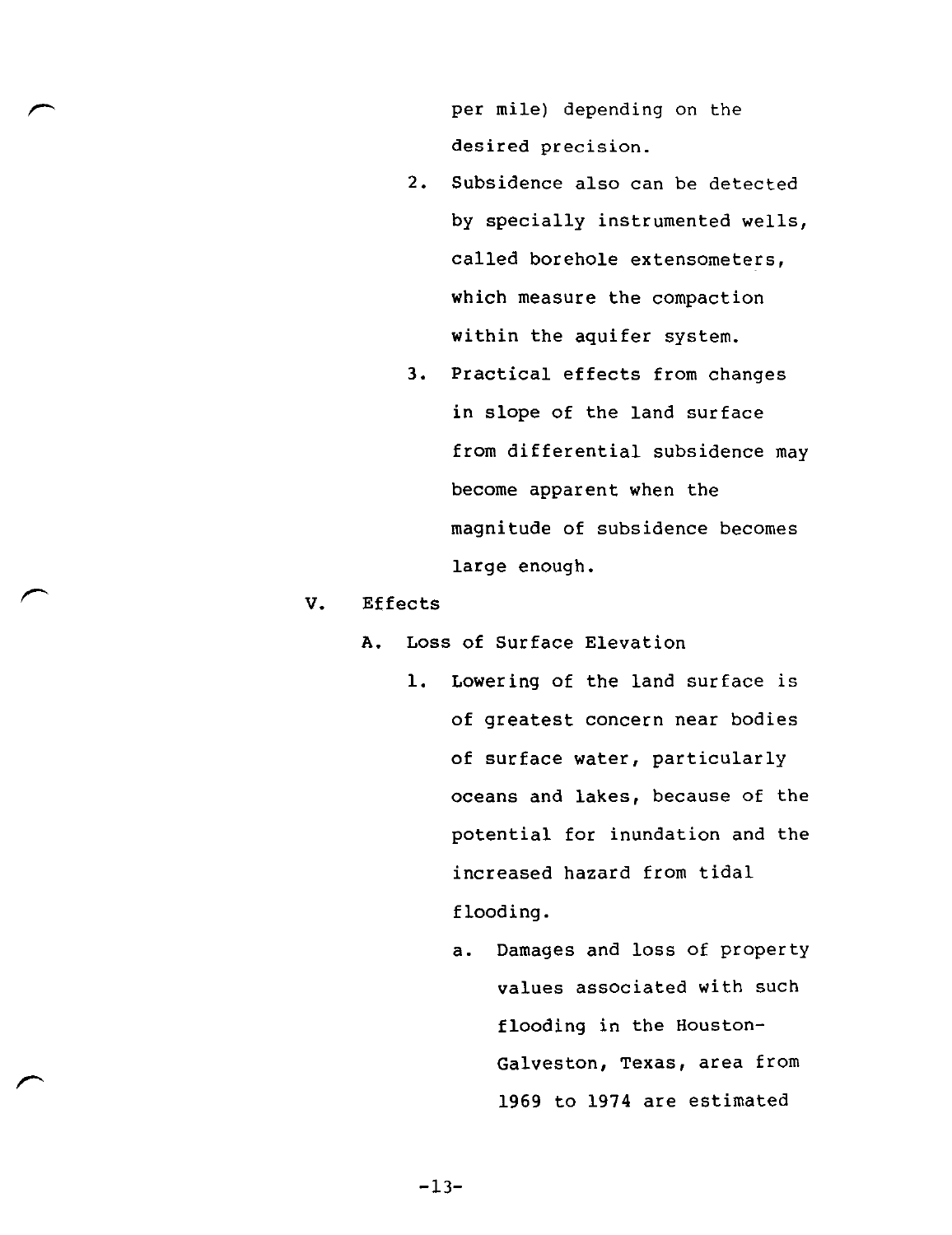to have exceeded \$31.7 million per year.

- b. Aggregate direct costs from land subsidence on the south end of San Francisco Bay, California, exceeded \$15 million.
- 2. Waste disposal facilities in coastal areas are particularly vulnerable.
- B. Tilting of the Land Surface
	- 1. Differential subsidence can wreak havoc on the operation of water-conveyance structures, particularly canals, dependent on gravity flow. Special studies and design are required for such structures in subsidence areas.
	- 2. Continuous regrading of fields under irrigation for growing crops may be required.

## C. Well Damage

1. Well casings may fail because of shortening of the casing within the compacting part of the aquifer system.

-14-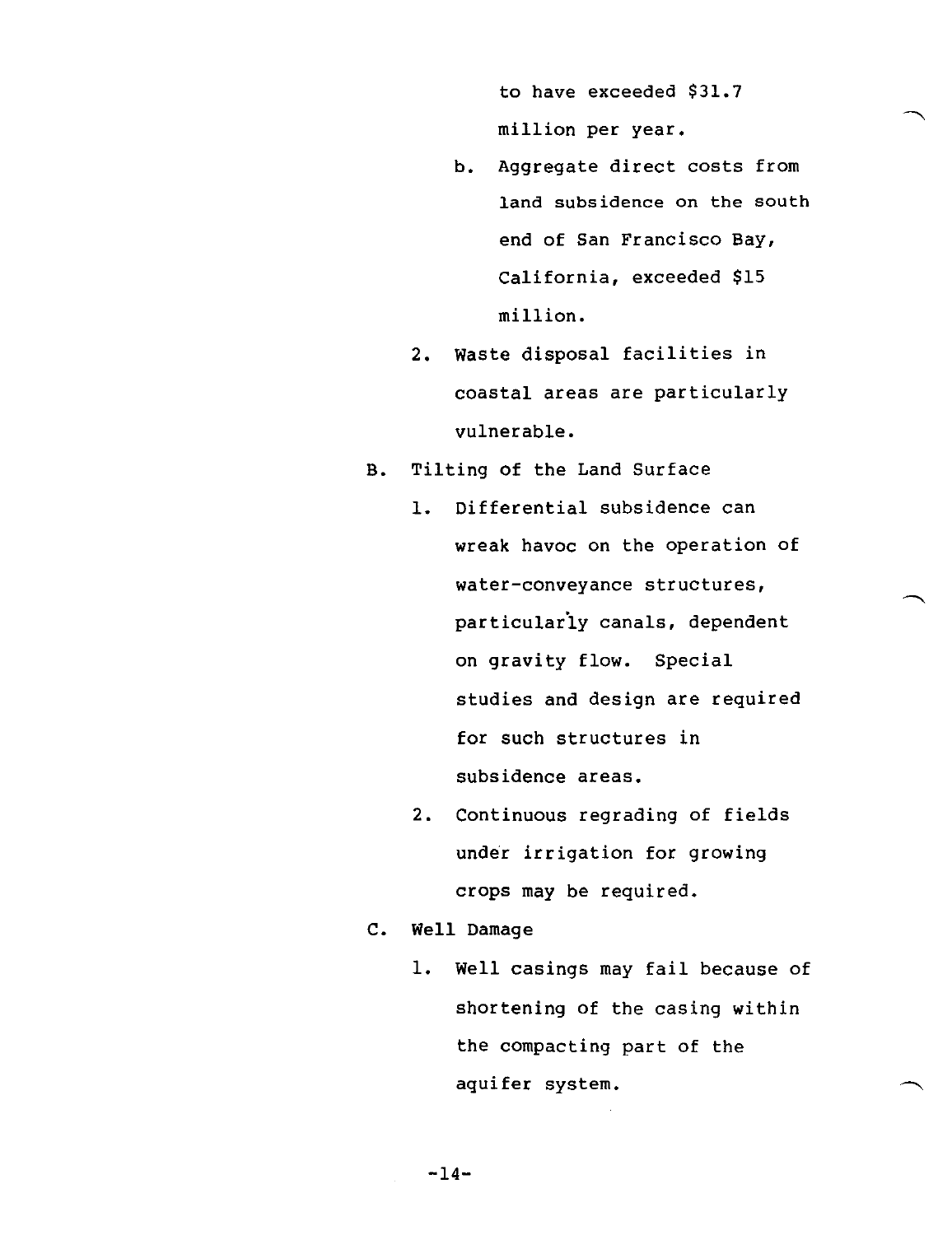2. Such collapse may destroy or reduce the productivity of a well, thereby necessitating its replacement.

## D. Ground Failure

- 1. Renewed aseismic movement of geologic faults accompany land subsidence in some areas. Fault scarps as long as 16 km (10 mi) and as high as  $1 \text{ m}$  (3 ft) have formed. Damage to engineered structures, particularly residences and other buildings, commonly is devastating from these faults.
- 2. Tension cracks as long as 3.5 km (2.2 mi) and as deep as 25 m (82 ft) accompany land subsidence in many arid areas.
- 3. In undeveloped areas, faults and tension cracks impose restrictions on future land use.
- E. Decreased Storage Capacity of Aquifer System
	- 1. Water obtained from clay and silt beds during their compaction is "mined" water

-15-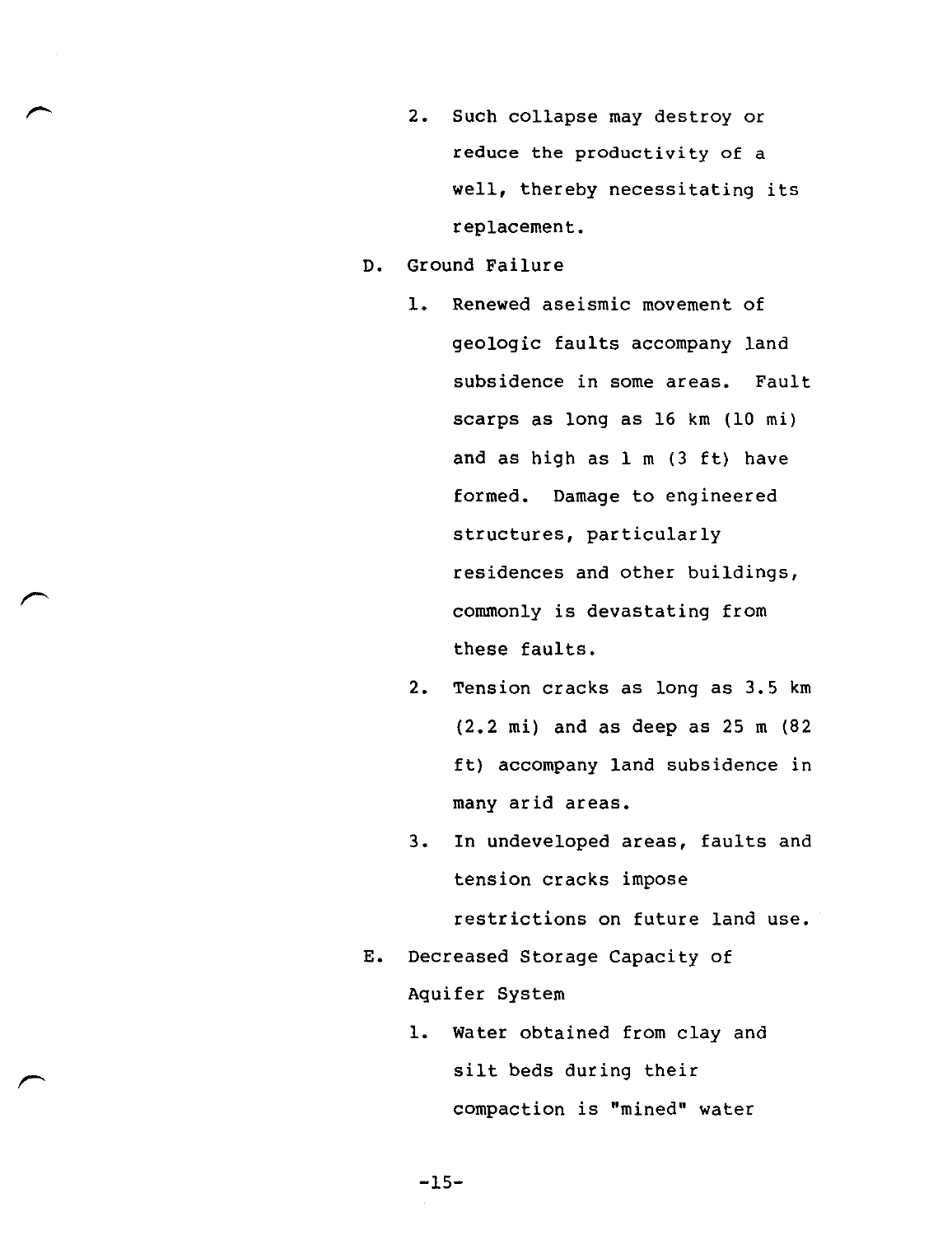because the compaction process is irreversible.

- 2. The storage capacity of an aquifer system is permanently diminished by the compaction, so that less water will be available during any subsequent cycles of recharge and depletion.
- F. Crustal Movements
	- 1. The weight of the water removed from the clay and silt beds during their compaction represents a permanent unloading of the Earth's crust. When weight reductions are large, the Earth's crust beneath the aquifer system may begin to move slowly upward in response to the decreased weight on it.
	- 2. In seismically active areas, earthquakes might be triggered by such movements.
- VI. Assigning Responsibilities
	- A. Technical Evaluation
		- 1. In order to identify parties

-16-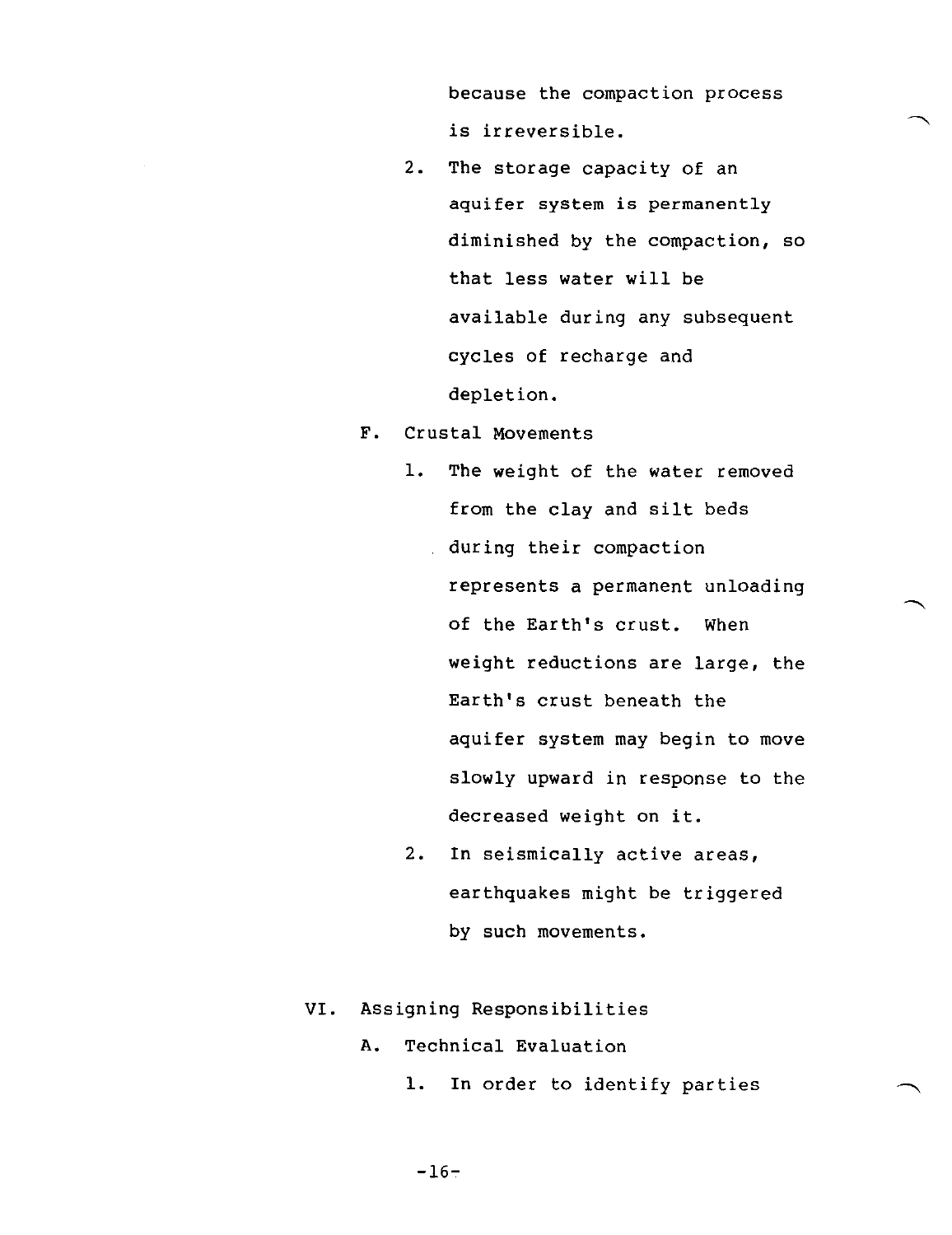responsible for land subsidence one must know what part of the aquifer system is compacting and which parties are responsible for the water-level declines in that part of the system.

- 2. In general, detailed subsurface information will be required as will modeling of the groundwater system.
- 3. It is technically feasible to identify both elements.

B. Scientific Expertise

- 1. In some areas, government agencies may have already performed much of the analyses required for a technical evaluation.
- 2. In other areas, geotechnical (soils engineering) or waterresource expertise is required for appropriate analyses.

VII. Control of Subsidence

A. Subsidence can be halted by stopping water-level declines. This usually requires controlling ground-water pumpage to an amount equal to or

-17-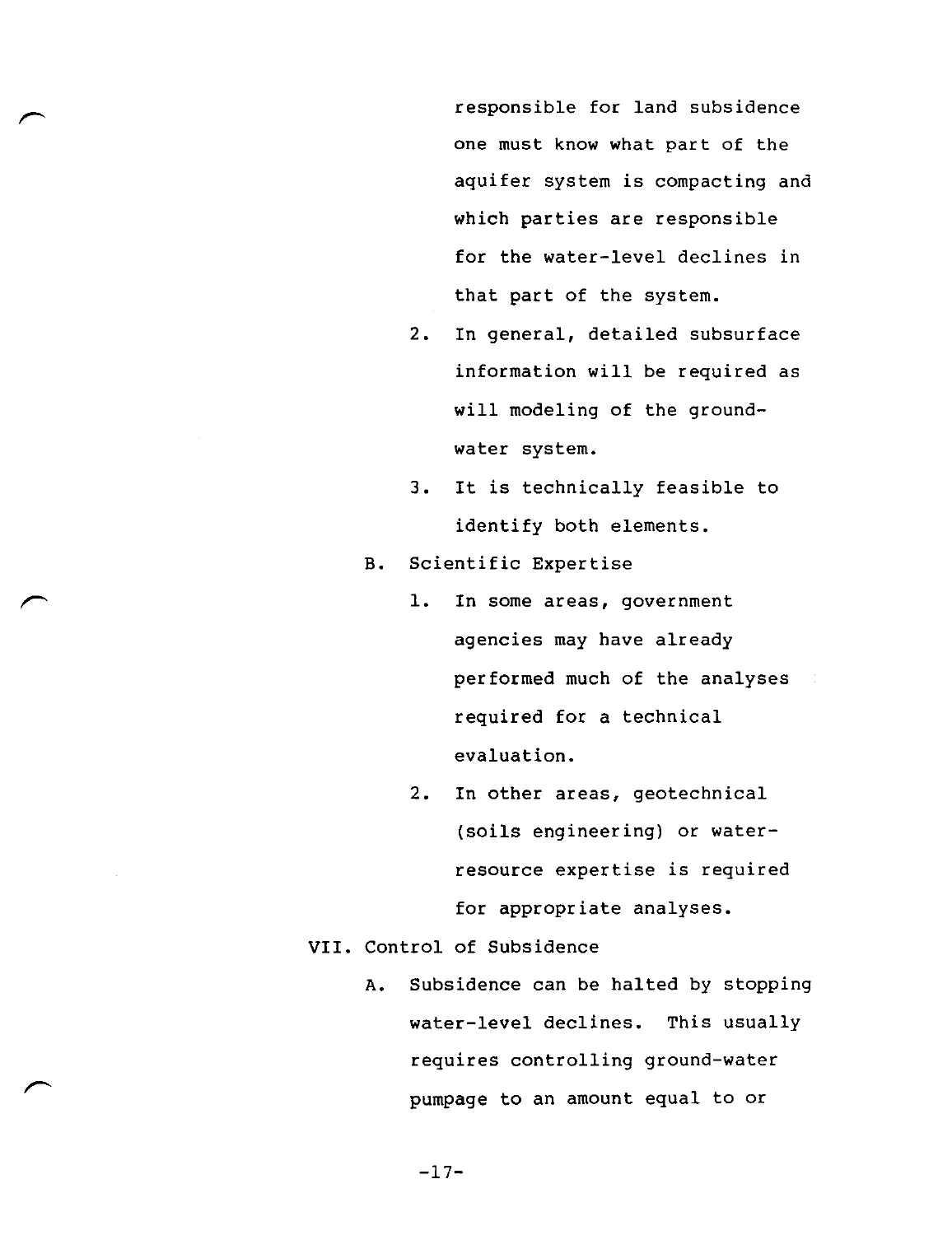less than the natural rate of recharge.

- B. Complete cessation of pumping is not required.
- C. Subsidence has been institutionally controlled in two U.S. areas.
	- 1. In the Houston-Galveston, Texas, area, a special district was authorized based on State constitutional authority to conserve natural resources. The district regulates pumping by awarding permits for major water wells.
	- 2. In the Santa Clara Valley, California, control of subsidence was a collateral benefit of the effort to stop ground-water overdraft. A tax was imposed on ground-water pumpage that removed the economic incentive to use ground water.

# VIII. Prediction of Subsidence

- A. Active Subsidence Areas
	- 1. The reliability of subsidence prediction in areas which

-18-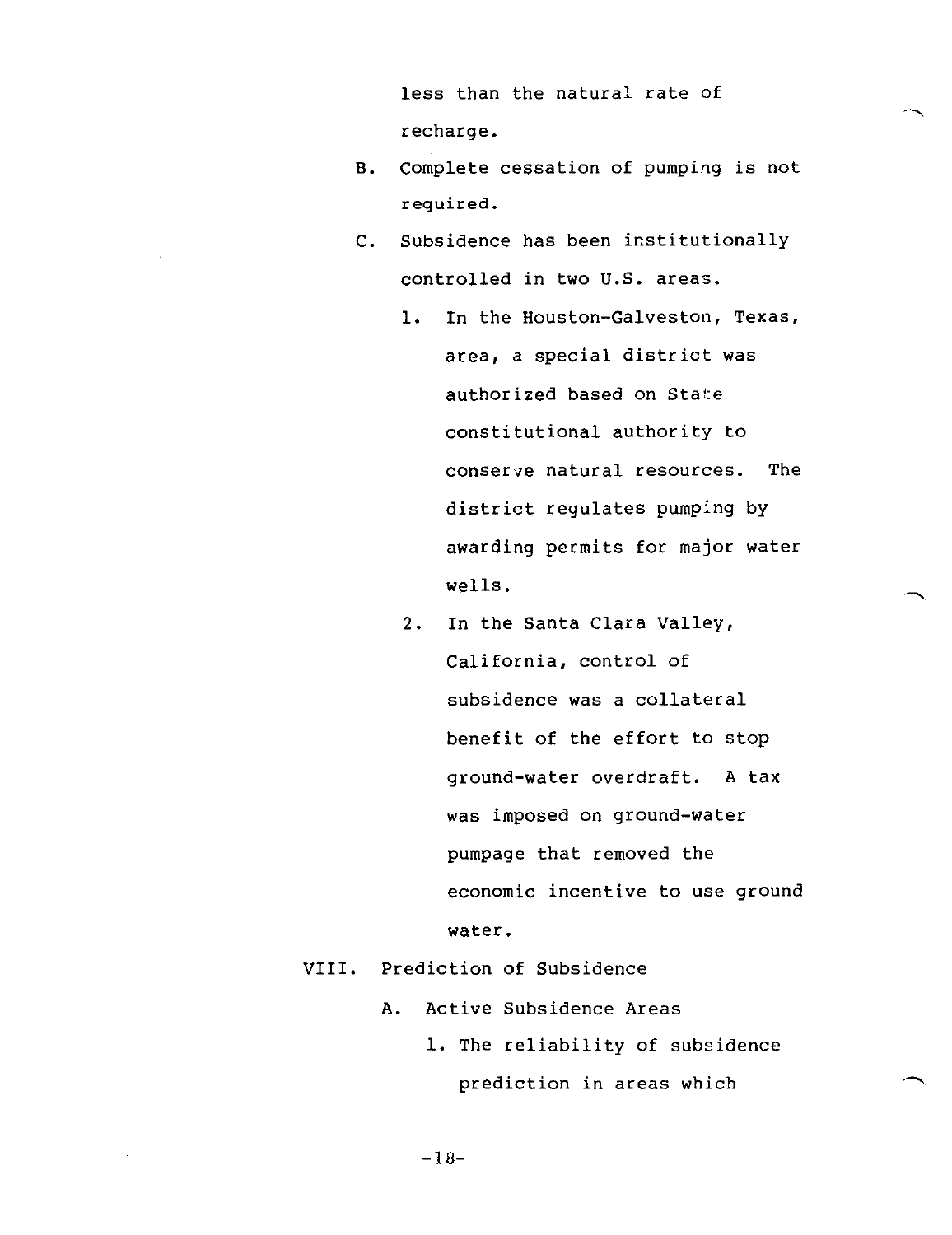already have experienced subsidence depends on the amount of information available on subsurface geology and water-level and survey data.

- 2. Given an adequate historical record of the relation between subsidence and water-level declines and the reliability of predictions of water-level declines, subsidence can be accurately forecast.
- 3. Caution must be used when predictions are based on historical water-level declines which have been small, 30 m (100 ft) or less. Subsidence per unit water-level decline commonly increases when a threshold value of water-level decline is exceeded.
- B. Areas of Proposed Ground-Water Development
	- 1. Prediction of subsidence in areas without previous groundwater development can be made by either: